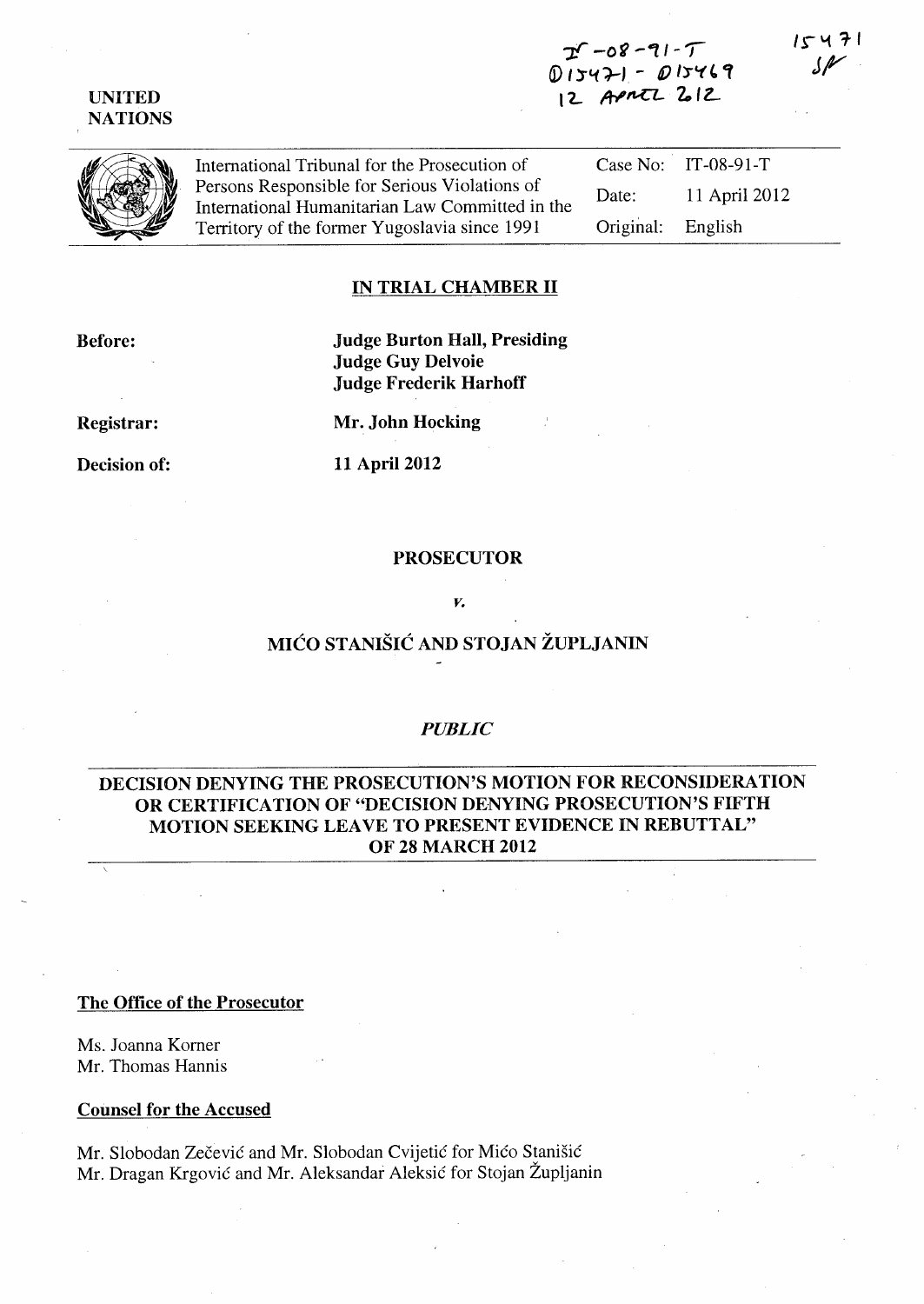**TRIAL CHAMBER 11** ("Trial Chamber") of the International Tribunal for the Prosecution of Persons Responsible for Serious Violations of International Humanitarian Law Committed in the Territory of the former Yugoslavia since 1991 ("Tribunal");

**BEING SEISED OF** the Prosecution's confidential "Motion for reconsideration or certification of 'Decision denying Prosecution's fifth motion seeking leave to present evidence in rebuttal"', filed on 2 April 2012 ("Motion");

**RECALLING** that a Chamber has the discretionary power to reconsider its previous decision if a clear error of reasoning has been demonstrated or if particular circumstances justify reconsideration in order to prevent an injustice; and that "particular circumstances" can include new facts or new  $are$ uments; $<sup>1</sup>$ </sup>

**CONSIDERING** that the Prosecution has not established a clear error of reasoning in the Trial Chamber's confidential "Decision denying Prosecution's fifth motion seeking leave to present evidence in rebuttal", of 28 March 2012 ("Decision of 28 March 2012"), or that there are particular circumstances that justify reconsideration in order to prevent an injustice;

**NOTING** that, in accordance with Rule 73(B) of the Rules of Procedure and Evidence of the Tribunal, a Trial Chamber may grant certification of an interlocutory appeal of a decision if it involves an issue that would significantly affect the fair and expeditious conduct of the proceedings or the outcome of the trial, and for which, in the opinion of the Trial Chamber, an immediate resolution by the Appeals Chamber may materially advance the proceedings;

**CONSIDERING** that the Prosecution has not satisfied the requirements of Rule 73(B) in relation to the Decision of 28 March 2012;

**PURSUANT TO** Rules 54 and 73 of the Rules,

Case No. IT-08-91-T 11 April 2012

 $\mathbf{1}$ 

<sup>&</sup>lt;sup>1</sup> Prosecutor v. Jadranko Prlić et al., Case No. IT-04-74-AR73.16, Decision on Jadranko Prlić's Interlocutory Appeal against the Decision on Prlic Defence Motion for reconsideration of the Decision on admission of documentary evidence, 3 November 2009, para. 18; *see also Prosecutor v. Slobodan Milosevic,* Case No. IT-02-54-AR108bis.3, confidential Decision on Request of Serbia and Montenegro for review of Trial Chamber's Decision of 6 December 2005, 6 April 2006, para. 25, fn. 40 (quoting *Kajelijeli v. Prosecutor*, Case No. ICTR-98-44A-A, Judgement, 23 May 2005, paras 203-204).